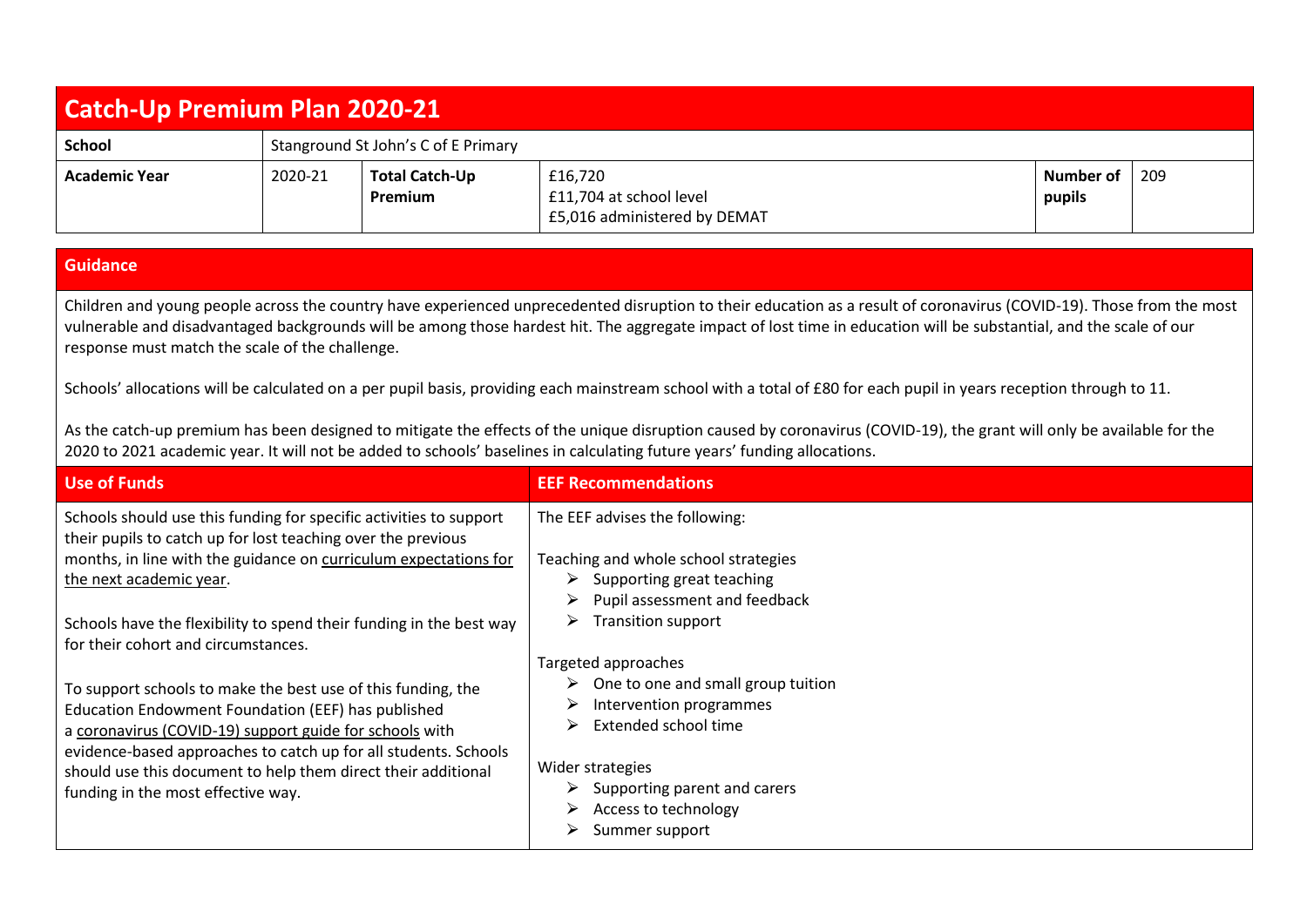|                                    | <b>Identified impact of lockdown</b>                                                                                                                                                                                                                                                                                                                                                     |
|------------------------------------|------------------------------------------------------------------------------------------------------------------------------------------------------------------------------------------------------------------------------------------------------------------------------------------------------------------------------------------------------------------------------------------|
|                                    | Despite a comprehensive daily offer of remote learning from March 2020, learning has suffered for many. Some children engaged with this daily and responded to and<br>enjoyed personalised feedback. Some children engaged periodically. Some children did not access this provision at all throughout the closure period, despite our best<br>efforts. Some parents found the content   |
| <b>Maths</b>                       | Maths knowledge has faltered during the closure and partial closure period. This is particularly evident in Key Stage Two, with fluency in arithmetic<br>processes and reasoning being particularly affected. Times tables recall and number facts have also worsened. A focus on these areas in the autumn<br>term teaching is organised to counter this, but the year group curriculum |
| <b>Speaking and</b><br>Listening   | Children's spoken language, especially in Early Years has been notably affected by the lack of pre-school provision and Speech and Language Therapy<br>support. On a similar note, focus and listening skills are lower than usual.                                                                                                                                                      |
| <b>Writing</b>                     | It is evident through learning in books that many pupils have not maintained writing throughout lockdown. Fine motor skills are weaker throughout<br>school, from pencil control in Early Years to aching hands in Year 6. There is a lack of writing stamina and much lower standards in the use of basic<br>grammar and spelling.                                                      |
| <b>Reading</b>                     | Children appear to have accessed reading during lockdown more than any other subject. However, children are less fluent in their reading and the gap<br>between those children that read widely and those children who didn't is now increasingly wide.                                                                                                                                  |
| Wider<br><b>Curriculum</b>         | There are now significant gaps in knowledge in the wider curriculum subjects. This is evident from missed units and forgotten knowledge in history,<br>through to a lack of independent creative skills in Year 1. Children have also missed out on the wider experiences e.g. trips, visitors and experiential<br>days, as outlined in our Passports.                                   |
| <b>Pupil</b><br>premium<br>figures | PP / FSM:<br>Y6: 52% / 43%<br>Y5: 47% / 43%<br>$Y4 - 37\% / 33\%$<br>Y3 - 37% / 33%<br>$Y2 - 40\% / 37\%$<br>$Y1 - 40\% / 37\%$<br>YR-20%/20%                                                                                                                                                                                                                                            |
| Governor<br>monitoring             | Link governors to monitor according to subjects<br>Catch up plan to be monitored by Sam Smylie (Pupil Premium link Governor)                                                                                                                                                                                                                                                             |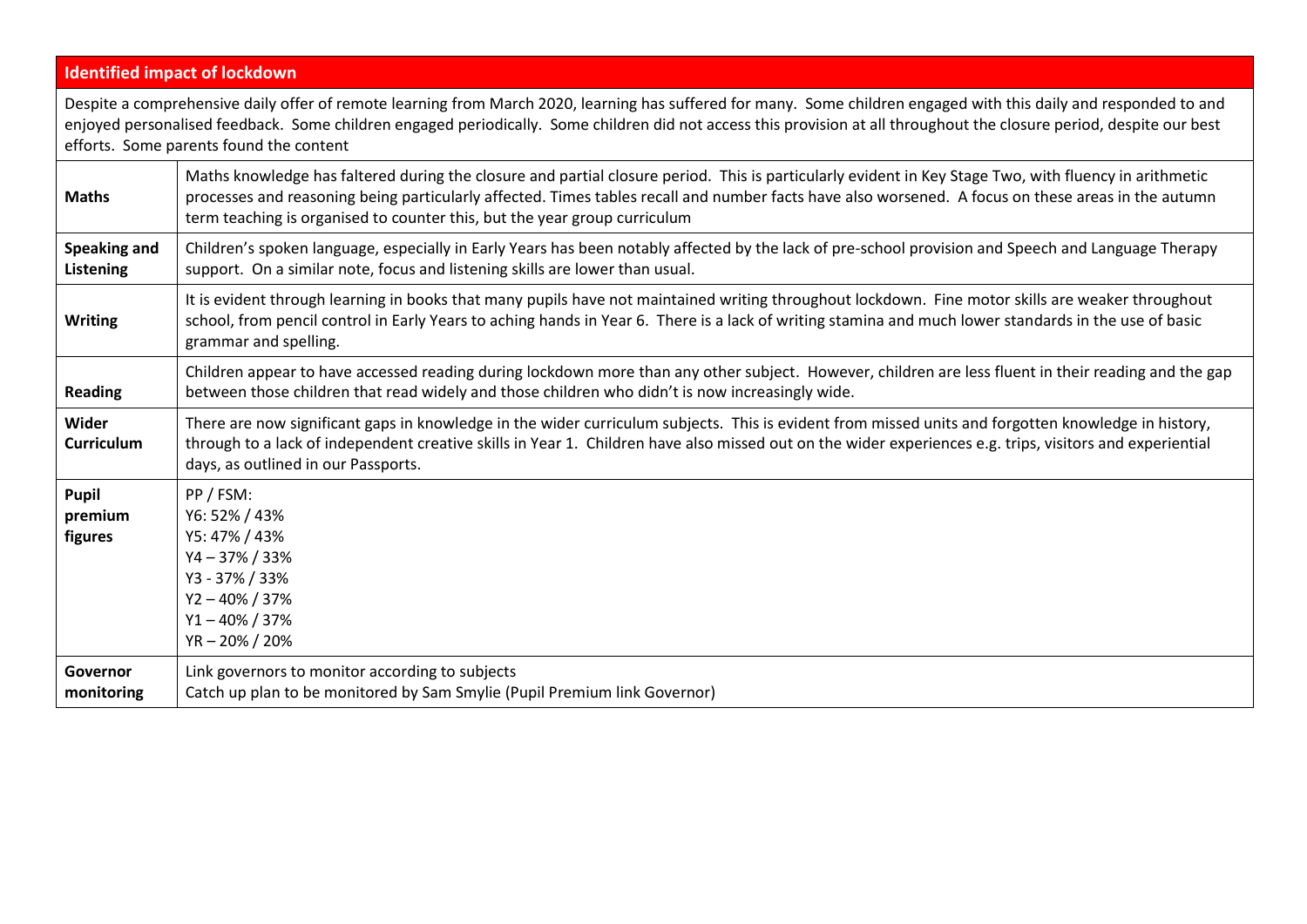## Planned expenditure - The headings below are grouped into the categories outlined in the Education Endowment Foundation's coronavirus support guide for schools)

| <b>Teaching and whole-school strategies</b><br>i.                                                                                                                                                                                                                                                                                     |                                                                                                                                                                                                                                                                                                                           |                                                                                                                                                                                                                                                                                                                                                                         |                                                                                                                                                                     |                               |                                                                                                                                                                   |            |                                          |  |
|---------------------------------------------------------------------------------------------------------------------------------------------------------------------------------------------------------------------------------------------------------------------------------------------------------------------------------------|---------------------------------------------------------------------------------------------------------------------------------------------------------------------------------------------------------------------------------------------------------------------------------------------------------------------------|-------------------------------------------------------------------------------------------------------------------------------------------------------------------------------------------------------------------------------------------------------------------------------------------------------------------------------------------------------------------------|---------------------------------------------------------------------------------------------------------------------------------------------------------------------|-------------------------------|-------------------------------------------------------------------------------------------------------------------------------------------------------------------|------------|------------------------------------------|--|
| <b>Planned Strategy and EEF</b><br>rationale                                                                                                                                                                                                                                                                                          | <b>Actions</b><br>Link to SDP                                                                                                                                                                                                                                                                                             | <b>Description</b>                                                                                                                                                                                                                                                                                                                                                      | Anticipated<br>cost                                                                                                                                                 | <b>Timescale</b>              | Impact (once<br>reviewed)                                                                                                                                         | Staff lead | Review<br>date?                          |  |
| <b>Supporting great</b><br>teaching<br>EEF evidence indicates<br>that a number of<br>strategies - at varying<br>levels of cost - have the<br>most significant impact.<br>These include Early Years<br>interventions; feedback;<br>collaborative learning;<br>mastery learning;<br>metacognition and self-<br>regulation; 1:1 tuition. | <b>Academic Mentoring</b><br>Identified groups of children<br>are given extra support in line<br>with the class teaching plans,<br>in the form of pre-learning,<br>over-learning and extension<br>of learning.<br><b>Additional Teaching Support</b><br>for Years 5 and 6<br>English and maths focus, in<br>line with SDP | Acceptance of application.<br>Application placed for two<br>mentors - English and Maths.<br>If available, starting January 2021<br>Review according to availability<br>of mentors - agree approach or<br>alternatives.<br>Plan to be reviewed if there is no<br>availability. If so, transfer to<br>providing extra teaching capacity<br>with a focus on Years 5 and 6. | £2,217 for one<br>mentor<br>Government to<br>pay salary<br>(£19000) School<br>to pay on-costs                                                                       | Spring and<br>summer<br>terms | Children show that<br>knowledge gaps are<br>closing from initial<br>baselining in autumn<br>term (PIXL, Star<br>Reader, TTR, SPAG<br>and writing<br>assessments). | TC, SW     | February<br>2020<br>Then half-<br>termly |  |
|                                                                                                                                                                                                                                                                                                                                       | Wider curriculum subjects will<br>be planned with increasing<br>detail and consideration for<br>how pre-requisite knowledge<br>will be taught alongside new<br>learning so that knowledge<br>gaps can be reduced.<br>Development of RE<br>curriculum.<br>Wider curriculum leadership<br>focus, in line with SDP           | Wider curriculum planning will be<br>completed with knowledge<br>organisers and shared with<br>parents via Tapestry. Attention<br>will be paid to the children's<br>'passports' of experiences and<br>how best to address those<br>missed.                                                                                                                              | 1 day x 3 per<br>half-term for<br>wider<br>curriculum<br>leads<br>£2000 for HLTA<br>cover through<br>the year<br>Emmanuel<br><b>Wider Religions</b><br>project £250 | Half-<br>termly               | Children can talk<br>with confidence<br>about their wider<br>curriculum learning<br>through the year, at<br>a pitch appropriate<br>to their age.                  | AS         |                                          |  |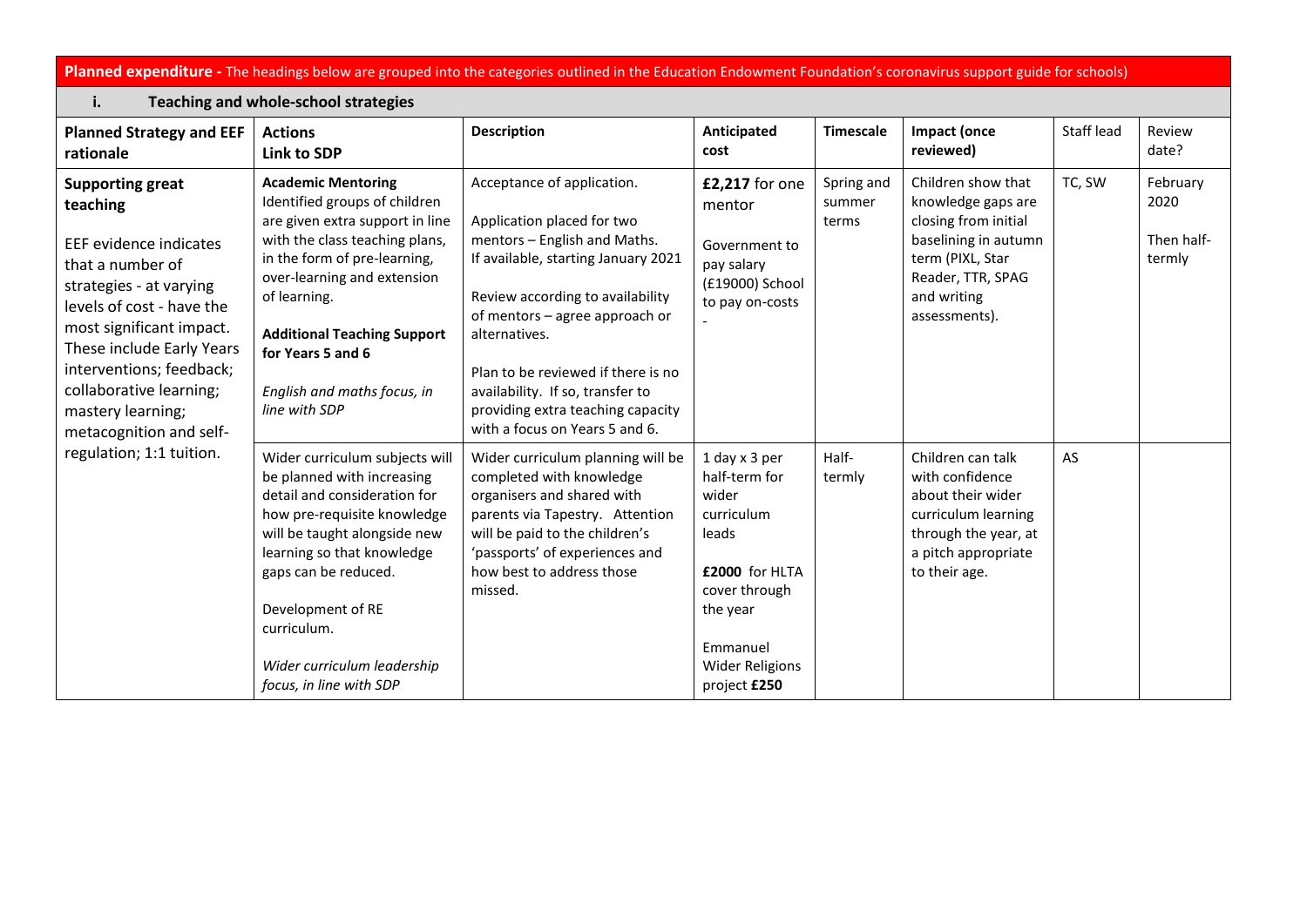| <b>Pupil Assessment and</b><br><b>Feedback</b><br><b>EEF</b> evidence indicates<br>that subject-specific<br>assessments might be<br>used to identify particular<br>areas where pupils have<br>forgotten or<br>misunderstood key<br>concepts, to ensure that<br>new material being<br>covered builds on secure<br>foundations.<br>Standardised<br>assessments in literacy or<br>numeracy might be used<br>to identify pupils who<br>would benefit from<br>additional catch-up<br>support. Providing pupils<br>with high quality | Teachers have a very clear<br>understanding of what gaps in<br>learning remain and use this<br>to inform assessments of<br>learning that are aligned with<br>standardised norms, giving a<br>greater degree in confidence<br>and accuracy of assessments.<br>English and maths focus, in<br>line with SDP | PIXL assessment and therapies<br>programme is in place and used<br>for whole class and small group<br>tuition from Year 1 to Year 6.<br>White Rose Premium package for<br>small steps teaching approach.<br>Development of the use of Times<br>Tables Rockstars, through the use<br>of Numbots.<br><b>Star and Accelerated Reader</b><br>assessments<br>These programmes enable<br>personalised QLA leading to<br>individual therapies and reading<br>books targeted at their optimium<br>reading band.<br>Implement the DEMAT preferred<br>Headstart / DIBELS /NMM<br>approaches. | Costs in<br>addition to<br>planned school<br>assessment<br>expenditure:<br>Numbots<br>package £212<br>White Rose<br>Premium<br>£99<br>Insight will be<br>used to track<br>performance,<br>with additional<br>release time for<br>preparation,<br>marking,<br>analysis and<br>input where<br>needed. | Assessmen<br>ts in line<br>with<br>assessmen<br>t calendar<br>for the<br>year and<br>subsequen<br>t reviews<br>shared<br>with<br>parents. | Children show that<br>knowledge gaps are<br>closing from initial<br>baselining in autumn<br>term (PIXL, Star<br>Reader, TTR, SPAG<br>and writing<br>assessments). | AS, SW, TC |  |
|--------------------------------------------------------------------------------------------------------------------------------------------------------------------------------------------------------------------------------------------------------------------------------------------------------------------------------------------------------------------------------------------------------------------------------------------------------------------------------------------------------------------------------|-----------------------------------------------------------------------------------------------------------------------------------------------------------------------------------------------------------------------------------------------------------------------------------------------------------|------------------------------------------------------------------------------------------------------------------------------------------------------------------------------------------------------------------------------------------------------------------------------------------------------------------------------------------------------------------------------------------------------------------------------------------------------------------------------------------------------------------------------------------------------------------------------------|-----------------------------------------------------------------------------------------------------------------------------------------------------------------------------------------------------------------------------------------------------------------------------------------------------|-------------------------------------------------------------------------------------------------------------------------------------------|-------------------------------------------------------------------------------------------------------------------------------------------------------------------|------------|--|
| feedback, building on<br>accurate assessment, is<br>likely to be a particularly<br>promising approach.<br>Refer to useful links tab.                                                                                                                                                                                                                                                                                                                                                                                           | Subject leadership and<br>assessment of impact informs<br>learning in wider curriculum<br>subjects.<br>Wider curriculum leadership<br>focus, in line with SDP                                                                                                                                             | Release time and CPD for subject<br>leaders                                                                                                                                                                                                                                                                                                                                                                                                                                                                                                                                        | 1 day x 3 per<br>half-term for<br>wider<br>curriculum<br>leads (see cost<br>above)                                                                                                                                                                                                                  | Half<br>termly                                                                                                                            | Books and<br>Tapestry evidence<br>that pupils'<br>knowledge gaps<br>are closing, from<br>initial baselining                                                       | AS         |  |
| <b>Transition Support</b>                                                                                                                                                                                                                                                                                                                                                                                                                                                                                                      |                                                                                                                                                                                                                                                                                                           | Tranisition to secondary school will be supported in our usual comprehensive way, but making use of virtual tours and Zoom, School Cloud meetings<br>where possible. Transition in the early weeks will be completed over the first three weeks.                                                                                                                                                                                                                                                                                                                                   |                                                                                                                                                                                                                                                                                                     |                                                                                                                                           |                                                                                                                                                                   |            |  |
| <b>Total budgeted cost</b>                                                                                                                                                                                                                                                                                                                                                                                                                                                                                                     |                                                                                                                                                                                                                                                                                                           |                                                                                                                                                                                                                                                                                                                                                                                                                                                                                                                                                                                    |                                                                                                                                                                                                                                                                                                     |                                                                                                                                           |                                                                                                                                                                   |            |  |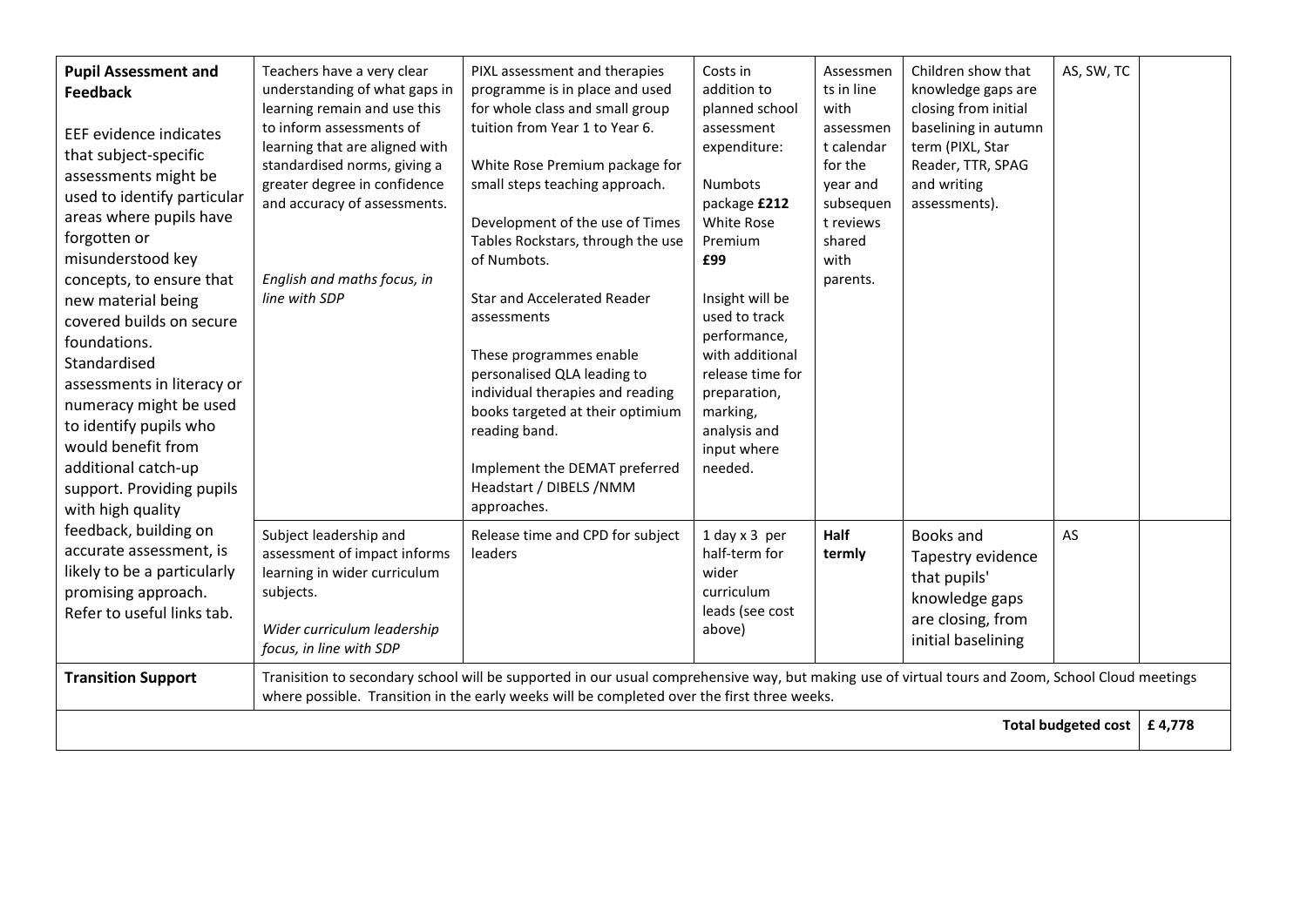| ii. Targeted approaches                                                                                                                                                                                                                                                                                                                                                                                                                                                                |                                                                                                                                                                                                                                                                                                             |                                                                                                                                                                      |                                                                                                                                                                        |                                                     |                                                                                                                                                                                                                                                                                                            |                  |                 |
|----------------------------------------------------------------------------------------------------------------------------------------------------------------------------------------------------------------------------------------------------------------------------------------------------------------------------------------------------------------------------------------------------------------------------------------------------------------------------------------|-------------------------------------------------------------------------------------------------------------------------------------------------------------------------------------------------------------------------------------------------------------------------------------------------------------|----------------------------------------------------------------------------------------------------------------------------------------------------------------------|------------------------------------------------------------------------------------------------------------------------------------------------------------------------|-----------------------------------------------------|------------------------------------------------------------------------------------------------------------------------------------------------------------------------------------------------------------------------------------------------------------------------------------------------------------|------------------|-----------------|
| <b>Planned Strategy and EEF</b><br>rationale                                                                                                                                                                                                                                                                                                                                                                                                                                           | <b>Actions and link</b><br>to SDP                                                                                                                                                                                                                                                                           | <b>Description</b>                                                                                                                                                   | Anticipated<br>cost                                                                                                                                                    | <b>Timescale</b>                                    | <b>Impact (once</b><br>reviewed)                                                                                                                                                                                                                                                                           | Staff<br>lead    | Review<br>date? |
| One to one and small group<br>tuition<br>There is extensive evidence<br>supporting the impact of high<br>quality one to one and small group<br>tuition as a catch-up strategy. To<br>be most effective, creating a three-<br>way relationship between tutor,<br>teacher and pupils is essential,<br>ensuring that tuition is guided by<br>the school, linked to the curriculum<br>and focused on the areas where<br>pupils would most benefit from<br>additional practice or feedback. | Improve core skills<br>where they have<br>fallen behind<br>through 1:3<br>support.<br>Identified children<br>will have<br>significantly<br>increased rates of<br>reading fluency,<br>prosody and<br>comprehension.<br>They will have<br>improved<br>arithmetic skills and<br>be more able to<br>apply them. | 1:3 tuition led by school<br>employed TAs in KS1 and KS2.<br>Focus on phonics in lower years,<br>reading in middle years and<br>reading and maths in upper<br>years. | School has<br>subscribed to<br>the Schools<br>Partnership<br><b>Tutors</b><br>programme,<br>with 4 TAs<br>expressing<br>interest in<br>training for<br>this.<br>£1,050 | From<br>January<br>2021                             | Progress from<br>baseline point and<br>end points of<br>therapies used.<br>Relevant pupil, staff<br>and parental 'voice'<br>might also be<br>captured.<br>Attendance rates<br>and participation<br>rates in $1:1$<br>tutoring/out-of-<br>hours catch-up<br>programmes and so<br>on might also be<br>cited. | TC, SW           |                 |
| <b>Intervention programmes</b><br>In order to support pupils who<br>have fallen behind furthest,<br>structured interventions, which<br>may also be delivered one to one<br>or in small groups, are likely to be<br>necessary. A particular focus for<br>interventions is likely to be on<br>literacy and numeracy. There is<br>extensive evidence showing the<br>long-term negative impact of<br>beginning secondary school                                                            | Numeracy<br>intervention, such<br>as PiXL Therapies<br>(whole class) and<br>additional fluency<br>sessions (whole<br>school p.m.),<br>supports those<br>identified children<br>in reinforcing their<br>understanding of<br>basic maths skills<br>and application of<br>number.                              | Additional teaching intervention<br>for Year 6 and then Year 5<br>SEMH support for children with<br>SEND in Year 5.                                                  | Senior teacher<br>additional<br>hours<br>TA SEND small<br>group<br>support.<br>£2,560                                                                                  | From<br>January<br>2021<br>From<br>November<br>2020 | Improvement in<br>books and in<br>assessments from<br>autumn baselines<br>Boxall profiles and<br>pupil / teacher<br>feedback.                                                                                                                                                                              | TC,<br><b>FM</b> |                 |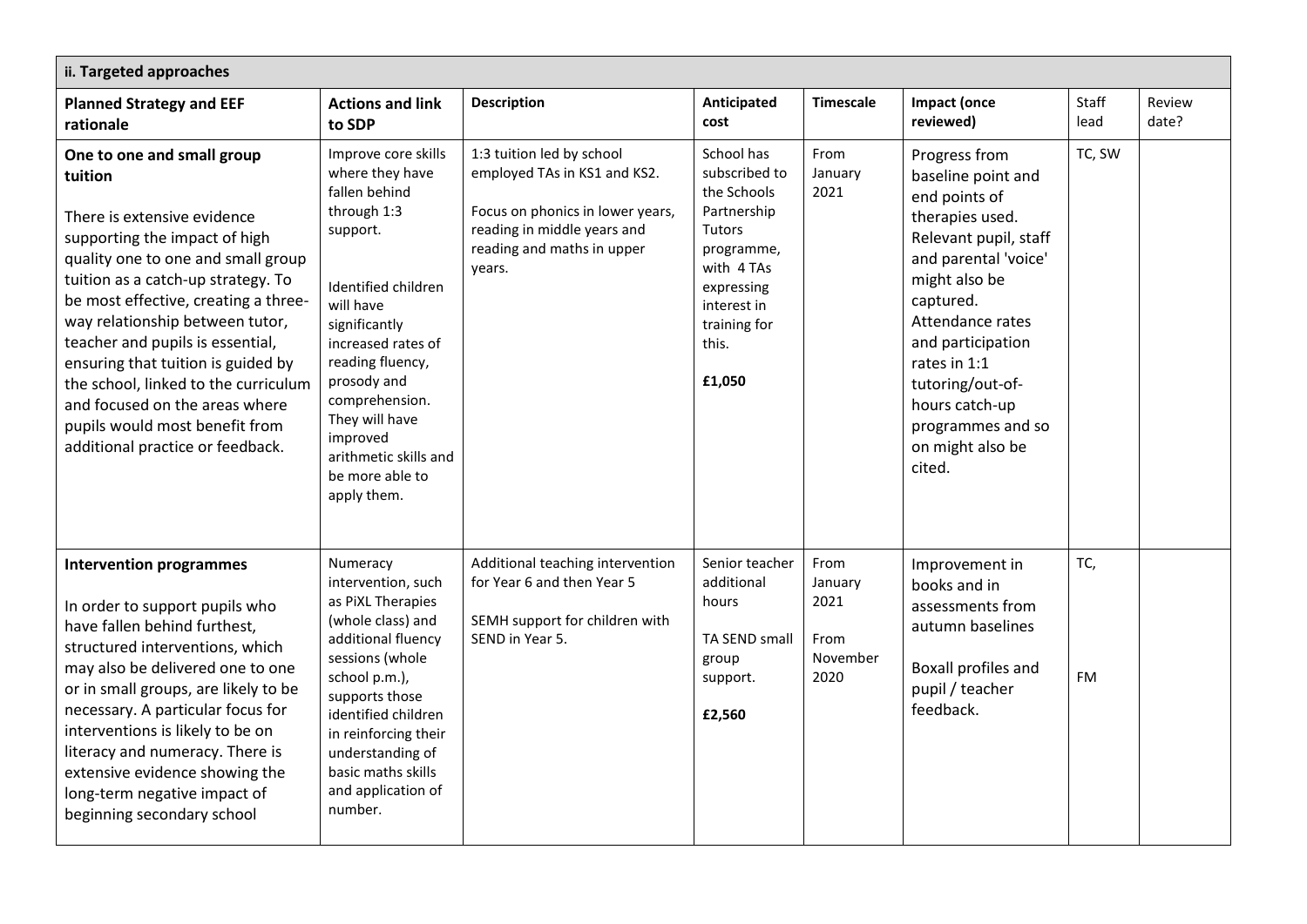| Intervention<br>Baselining of children to identify<br>supplied by<br>Interventions might focus on other<br>spoken language needs<br><b>Nuffield</b><br>aspects of learning, such as<br>Vocabulary and<br>behaviour or pupils' social and<br>spoken language<br>Further<br>2021<br>Intervention programme<br>emotional needs, or focus on<br>identified in SDP as<br>followed from January.<br>resources,<br>particular groups of pupils with<br>an area for<br>release time<br>identified special educational<br>2021<br>development<br>and<br>needs or disabilities.<br>intervention<br>time funded<br>Effective intervention follows<br>by school:<br>assessment, which can be used to<br>ensure that support is well-<br>£1,921<br>targeted and to monitor pupil<br>progress.<br><b>Extended school time</b><br>There are no<br>There is some evidence that<br>plans for this as<br>extending school time can have a<br>yet, though this<br>can be reviewed<br>small positive impact on learning | <b>Screening</b><br><b>Dec 2020</b><br><b>Training Jan</b><br>Intervention<br>from Feb | those on the<br>intervention.<br>Improved<br>understanding                                                                                                                                                                                                                                       |                     |        |
|-----------------------------------------------------------------------------------------------------------------------------------------------------------------------------------------------------------------------------------------------------------------------------------------------------------------------------------------------------------------------------------------------------------------------------------------------------------------------------------------------------------------------------------------------------------------------------------------------------------------------------------------------------------------------------------------------------------------------------------------------------------------------------------------------------------------------------------------------------------------------------------------------------------------------------------------------------------------------------------------------------|----------------------------------------------------------------------------------------|--------------------------------------------------------------------------------------------------------------------------------------------------------------------------------------------------------------------------------------------------------------------------------------------------|---------------------|--------|
|                                                                                                                                                                                                                                                                                                                                                                                                                                                                                                                                                                                                                                                                                                                                                                                                                                                                                                                                                                                                     |                                                                                        | among staff on how<br>to develop spoken<br>language for all<br>children.                                                                                                                                                                                                                         |                     |        |
| as well as improving other<br>for the summer<br>outcomes, such as attendance and<br>term, in light of<br>behaviour. However, to be<br>attendance and<br>successful, any increases in school<br>progress.<br>time should be supported by both<br>parents and staff.                                                                                                                                                                                                                                                                                                                                                                                                                                                                                                                                                                                                                                                                                                                                  |                                                                                        | Impact can be<br>expressed in terms<br>of the proportion of<br>pupils, including<br>disadvantaged<br>pupils, participating<br>in the out-of-hours<br>provision; overall<br>attendance rates;<br>behaviour data -<br>including for the<br>group who are<br>accessing the<br>additional provision. | Total budgeted cost | £5,531 |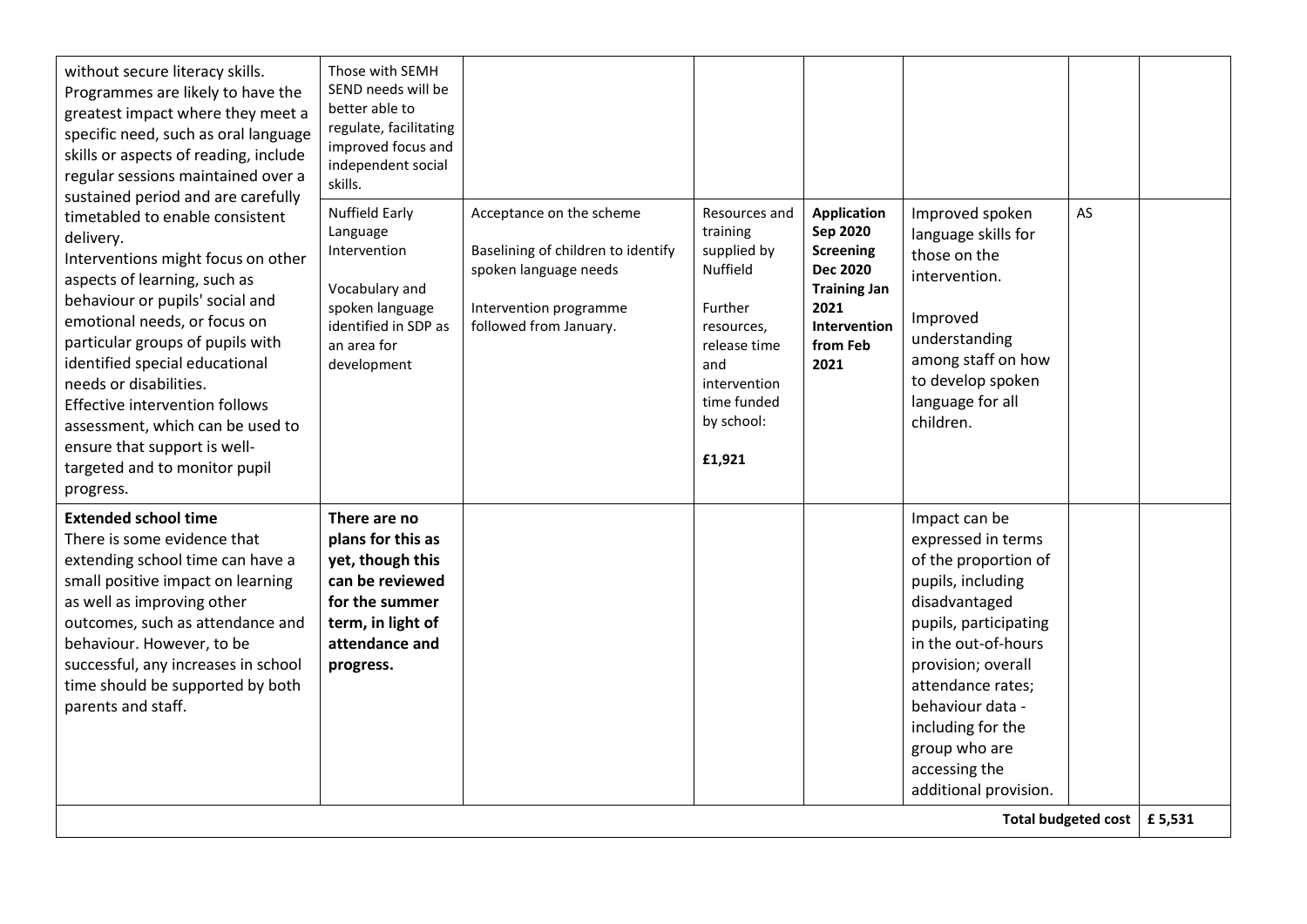| iii. Wider Strategies                                                                                                                                                                                                                                                                                                                                                                                     |                                                                                                                                                                                                                                                                                        |                                                                                                                                                                                                                                                                                                                                                                                                                                                                                                                              |                                                                                                                                                                                                          |                                                                               |                                                                                                                                                                                                                                                                                                                                                 |                   |                        |
|-----------------------------------------------------------------------------------------------------------------------------------------------------------------------------------------------------------------------------------------------------------------------------------------------------------------------------------------------------------------------------------------------------------|----------------------------------------------------------------------------------------------------------------------------------------------------------------------------------------------------------------------------------------------------------------------------------------|------------------------------------------------------------------------------------------------------------------------------------------------------------------------------------------------------------------------------------------------------------------------------------------------------------------------------------------------------------------------------------------------------------------------------------------------------------------------------------------------------------------------------|----------------------------------------------------------------------------------------------------------------------------------------------------------------------------------------------------------|-------------------------------------------------------------------------------|-------------------------------------------------------------------------------------------------------------------------------------------------------------------------------------------------------------------------------------------------------------------------------------------------------------------------------------------------|-------------------|------------------------|
| <b>Planned Strategy and EEF</b><br>rationale                                                                                                                                                                                                                                                                                                                                                              | <b>Actions and link to</b><br><b>SDP</b>                                                                                                                                                                                                                                               | <b>Description</b>                                                                                                                                                                                                                                                                                                                                                                                                                                                                                                           | Anticipated<br>cost                                                                                                                                                                                      | <b>Timescale</b>                                                              | Impact (once reviewed)                                                                                                                                                                                                                                                                                                                          | <b>Staff lead</b> | <b>Review</b><br>date? |
| <b>Supporting parents and</b><br>carers<br>Additional support could<br>focus on providing regular<br>and supportive<br>communications with<br>parents, especially to<br>increase attendance and<br>engagement with learning.<br>Refer to useful links tab for<br>Communicating_Effectively_<br>with_Families_Guide_for_Sc<br>hools.pdf                                                                    | To have in place<br>learning systems that<br>can readily be used for<br>home and school<br>communication and<br>learning both whilst<br>school is open and for<br>remote learning<br>situations.                                                                                       | SchoolCloud will be used to<br>facilitate feedback meetings<br>for parents, so that they are<br>well-informed regarding<br>their children's progress and<br>needs.<br>Tapestry will be used to<br>support learning at home<br>throughout the school, be it<br>through homework or<br>through occasions of remote<br>learning.<br>Tapestry will also be used as<br>a communication process for<br>parents and teachers.<br>Children have access to<br>appropriate stationery and<br>paper-based home-learning<br>if required. | <b>Tapestry</b><br>across the<br>school<br>beyond<br>existing EYFS<br>subscription:<br>£347<br><b>SchoolCloud</b><br>: £298<br><b>White Rose</b><br>maths books<br>and<br>associated<br>copying:<br>£750 | <b>From Sep</b><br>2020<br><b>From Nov</b><br>2020<br><b>From Nov</b><br>2020 | Impact comments might<br>include statements about<br>the regularity of<br>communications with<br>parents and their<br>nature/content; any<br>indication of parental<br>engagement with these; the<br>results of any survey of<br>parental opinion on the<br>effectiveness of the school's<br>support.                                           | EW<br>SW<br>SW    |                        |
| <b>Access to Technology</b><br>EEF evidence indicates that<br>where remote education is<br>used, the elements of<br>effective teaching - such as<br>clear explanations,<br>scaffolding and feedback -<br>are more important than<br>how lessons are delivered.<br>Ensuring access to<br>technology is key, especially<br>for disadvantaged pupils.<br>Peer interactions during<br>remote lessons motivate | See Tapestry and<br><b>School Cloud</b><br>information above.<br>Government laptops<br>will be requested as<br>needed. These will<br>be distributed to<br>support on-going<br>teaching and learning.<br>To be sent home if<br>closure occurs to those<br>identified through<br>survey. |                                                                                                                                                                                                                                                                                                                                                                                                                                                                                                                              |                                                                                                                                                                                                          |                                                                               | Impact commentary might<br>include information on the<br>proportion of pupils who<br>have, and are regularly<br>using, the necessary<br>equipment; the proportion<br>who log on to any online<br>learning offer and complete<br>the tasks that are set; pupil<br>and parental 'voice' around<br>online learning platforms<br>and their utility. | SW                |                        |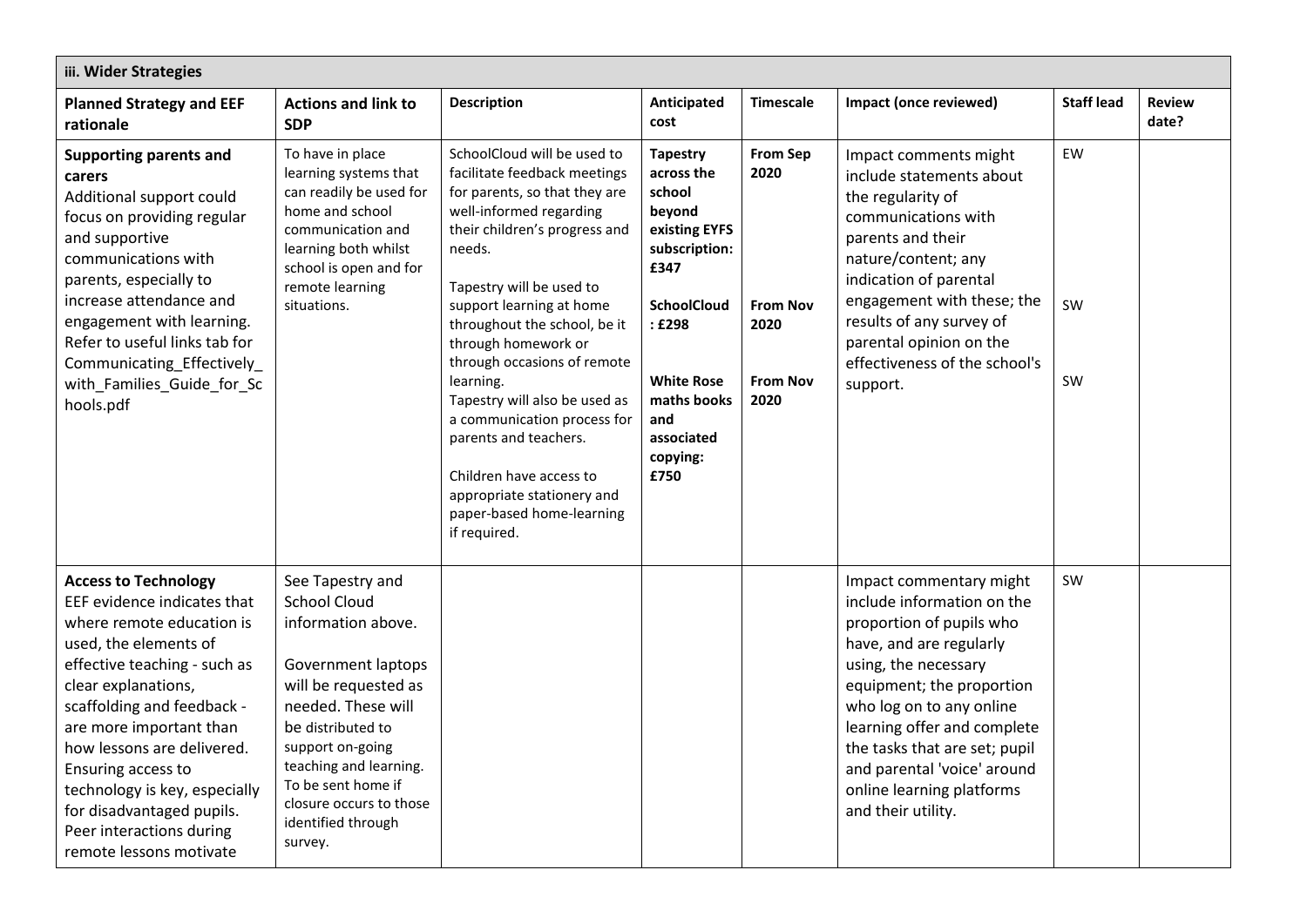| pupils and improve<br>outcomes. Supporting pupils<br>to work independently can<br>improve learning outcomes.<br>Teachers should be<br>supported to consider which<br>approaches are best suited<br>to the content they are<br>teaching. Refer to useful<br>links tab for document -<br>best-evidence-on-<br>supporting-students-to-<br>learn-remotely                                                                                                                                                                                                                                                                                                                                          | Vodafone wifi SIM<br>cards can be given<br>for free internet<br>access.<br>Technical support is<br>given to help parents<br>to access Tapestry.<br>Approach to remote<br>learning is detailed in<br>our Remote Learning<br>Plan. |  |                                                                                                                                                                                                                                                                                                               |  |
|------------------------------------------------------------------------------------------------------------------------------------------------------------------------------------------------------------------------------------------------------------------------------------------------------------------------------------------------------------------------------------------------------------------------------------------------------------------------------------------------------------------------------------------------------------------------------------------------------------------------------------------------------------------------------------------------|----------------------------------------------------------------------------------------------------------------------------------------------------------------------------------------------------------------------------------|--|---------------------------------------------------------------------------------------------------------------------------------------------------------------------------------------------------------------------------------------------------------------------------------------------------------------|--|
| <b>Summer Support</b><br>Summer programmes can<br>benefit pupils socially and<br>academically, helping to<br>ensure that they return to<br>school ready to learn.<br>Summer support can also<br>focus on a wide range of<br>outcomes, such as<br>confidence and wellbeing,<br>and include a wide range of<br>activities such as sports,<br>music and drama that<br>children might have missed<br>out on during lockdown. One<br>challenge for summer<br>programmes is achieving<br>high levels of attendance,<br>particularly from children<br>from disadvantaged families.<br>For summer programmes to<br>improve outcomes, they<br>need to include high-quality<br>academic support, such as | There are no plans<br>for this as yet,<br>though this can be<br>reviewed for the<br>summer term for<br>Year 5 particularly,<br>in light of progress.                                                                             |  | Impact statements might<br>include metrics around take-<br>up, including by<br>disadvantaged pupils or<br>others whose attendance<br>has been deemed a<br>particular priority. The<br>subsequent attendance,<br>behaviour and progress of<br>the participants might also<br>be tracked and commented<br>upon. |  |